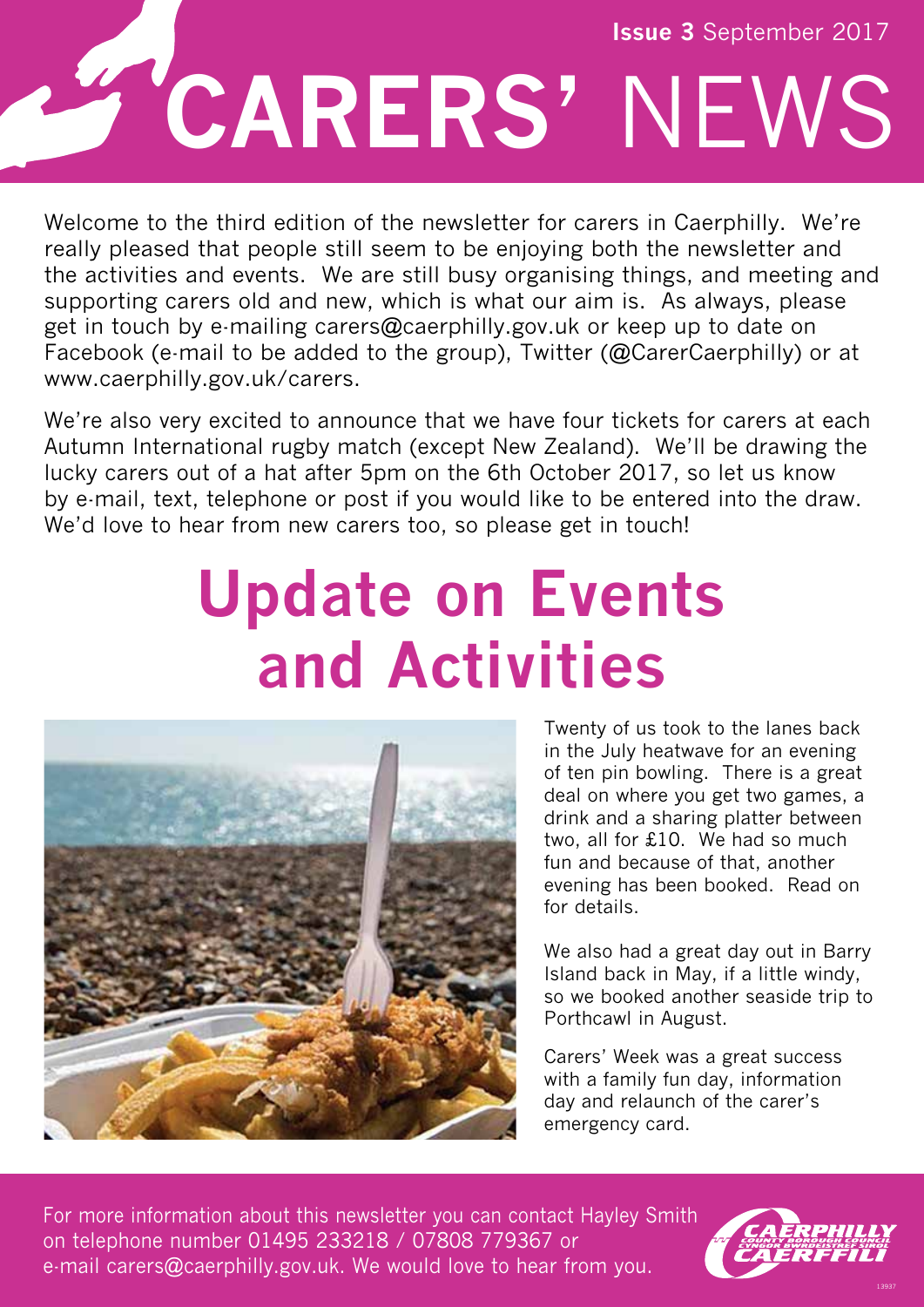## **Upcoming Events and Activities**

Wednesday 23rd August 2017 – Day trip to Porthcawl.

Monday 4th September 2017 from 4pm to 7pm. Open garden event at Trevelyan Court, Lansbury Park, Caerphilly CF83 1RQ. Come along for nibbles and refreshments and see how a communal garden can work and speak to the organisers about how you could set up a scheme yourself.

Wednesday 6th September 2017 at The New Forge, Oakdale from 1pm - Afternoon tea. Get in touch to book a space.

Wednesday 13th September 2017 at Coffee 37, Ystrad Mynach from 12:30pm - Afternoon tea. Get in touch to book a space.



Thursday 14th September 2017 – Bowling at Tenpin, Nantgarw. We've booked 20 spaces for two games, a drink each and a sharing platter between two. Bowling at 6pm, meet at 5:45pm to order food and drinks. Please let us know if you wish to attend.



Wednesday 20th September 2017 at the Farmer's Arms, Rhymney at 12:30pm – Lunch at the friendly and newly refurbished pub. Get in touch to book a space.

Wednesday 27th September 2017 at Caerphilly Garden Centre from 12:30pm – Afternoon tea. Come and have afternoon tea with us and maybe do some shopping while you're there! Contact us to book a place.

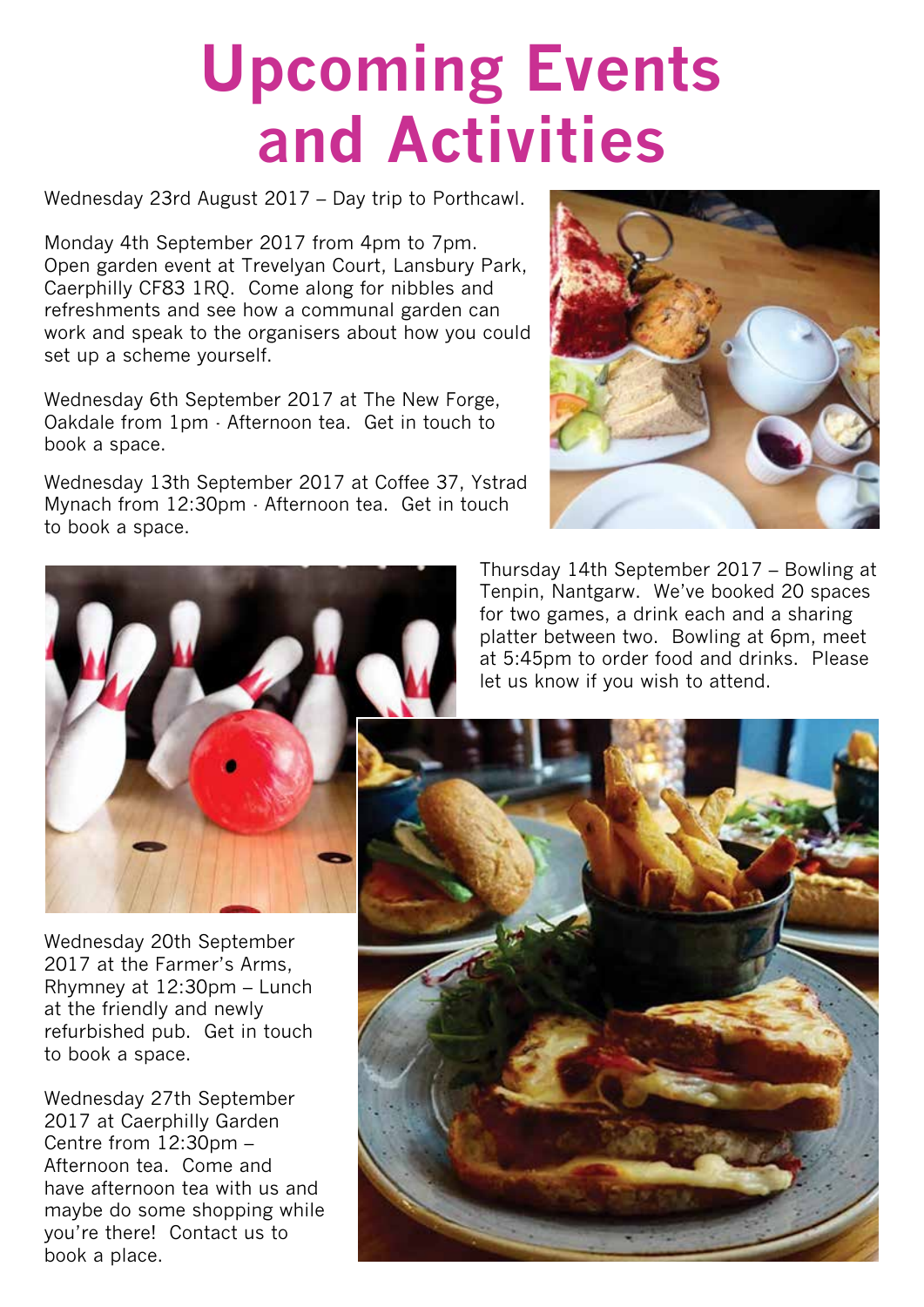

Sunday 1st October 2017 at Llancaiach Fawr from 11am to 12:30pm – Classic car rally for carers. Any classic car buffs should come along and see a collection of golden oldies and chat to the owners. Refreshments will be served free of charge courtesy of Llancaiach Fawr. Please let us know if you wish to attend for an idea of numbers.

Friday 24th November 2017 – Save the date for Carers' Rights Day. Hopefully this will be as much fun and as well attended as last year.

Saturday 9th December 2017 at 2pm in the Blackwood Miner's Institute – Panto time! Come and join us for Jack and the Beanstalk, rumoured to star Welsh favourite Owen Money! Get in touch to book a space.

Tuesday 12th December 2017 at 7pm till late – Carers' Christmas Ball at the Maes Manor, Blackwood. This event is free to carers and cared for over 18 years old due to the venue and entertainment. Carers are welcome to

bring friends along but they will need to purchase a ticket themselves. Cost is £22.50 and includes entertainment and a three course meal. Let us know if you wish to attend.

Thursday 14th December 2017 – Christmas shopping trip to Cheltenham. First pick up 8:30am, leaving Cheltenham at 4:30pm. Please e-mail or call to book a place – first come, first served!

Thursday 15th February 2018 at 2:30pm in the New Theatre, Cardiff – The Sound of Music! Will your hills be alive? Are you 16 going on 17 at heart? What are some of your favourite things? How do you solve a problem like Maria? Come along and find out the answers to all these questions with us as we relieve our childhoods in one of the most memorable musicals ever made. Tickets are limited; please get in touch with us if you would like one.

All these activities are paid for to show our appreciation of carers and the hard work they do. Where possible, we will try to ensure that everyone showing an interest gets a chance to attend at least one event or activity.

\*\* More to be added throughout the year, we will update you in future communications and newsletters and also add details to the website: www. caerphilly.gov.uk/carers \*\*

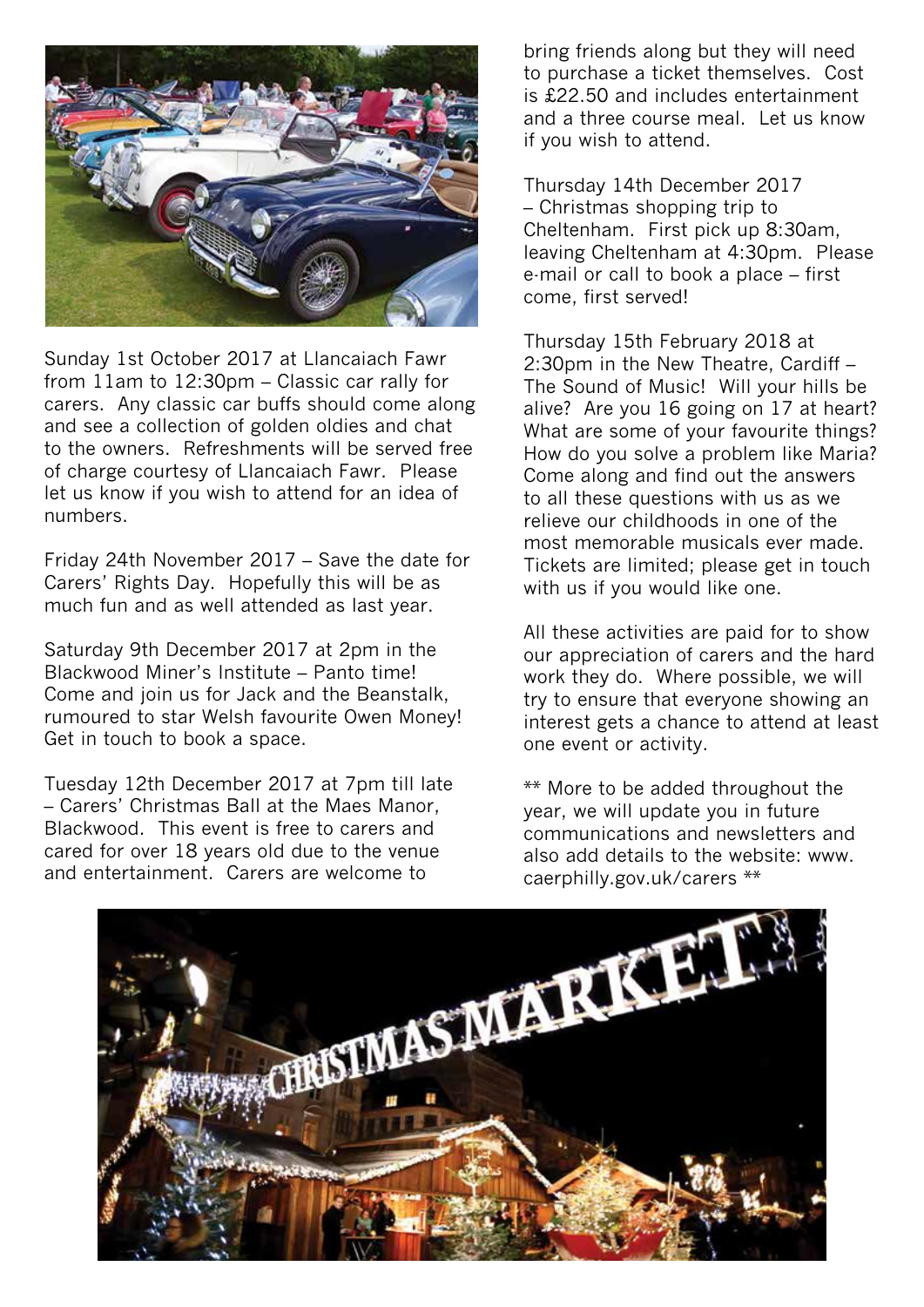## **Carers' Groups**

Just a reminder about our groups, which continue to grow each month. These are:

## **Caerphilly**

The Caerphilly carers support group will meet on the first Friday of the month from 2pm – 3:30pm in Caerphilly Library, The Twyn, Caerphilly CF83 1JL. Please come and join us for a tea or coffee and biscuit, where you can chat with others who have experience of a caring role.

### **Risca**

The Risca carers support group will meet on the second Thursday of the month from 2pm – 3:30pm in Risca Library, Unit B, Risca Palace, 75 Tredegar Street, Risca NP11 6BW. Please come and join us for a tea or coffee and biscuit, where you can chat with others who have experience of a caring role.

### **Rhymney**

The Rhymney carers support group will meet on the third Wednesday of the month from 11am – 12:30pm in Rhymney Library, Victoria Road, Rhymney NP22 5NU. Please come and join us for a tea or coffee and biscuit, where you can chat with others who have experience of a caring role.

### **Blackwood**

The Blackwood carers support group will meet on the last Tuesday of the month 1pm – 2:30pm in the Markham Meeting Room, Blackwood Miners Institute, High Street, Blackwood, NP12 1BB. Please come and join us and you can chat with others who have experience of a caring role. N.B. There will be no groups in December 2017 as we have our carers' ball, but they will resume in the new year.

## **Feedback**

We've had some really lovely feedback this quarter, plus some constructive comments about the lack of male carers that come along to things and also the support groups. We're always looking for ways to improve and are always happy to hear from carers, whether good or bad. Let us know what you think by calling, e-mailing, or popping along to one of our groups.

We'd particularly like to know what carers would like from the team over the coming years, so all feedback will be gratefully received!

# **Young Carers**

Barnardo's Young Carers Project provides support for young carers and young adult carers up to the age of 25 in the Caerphilly Borough.

To contact Barnardo's please call 01633 612712 or e-mail: caerservices@barnardos.org,uk For more information, the website address is www.barnardos.org.uk

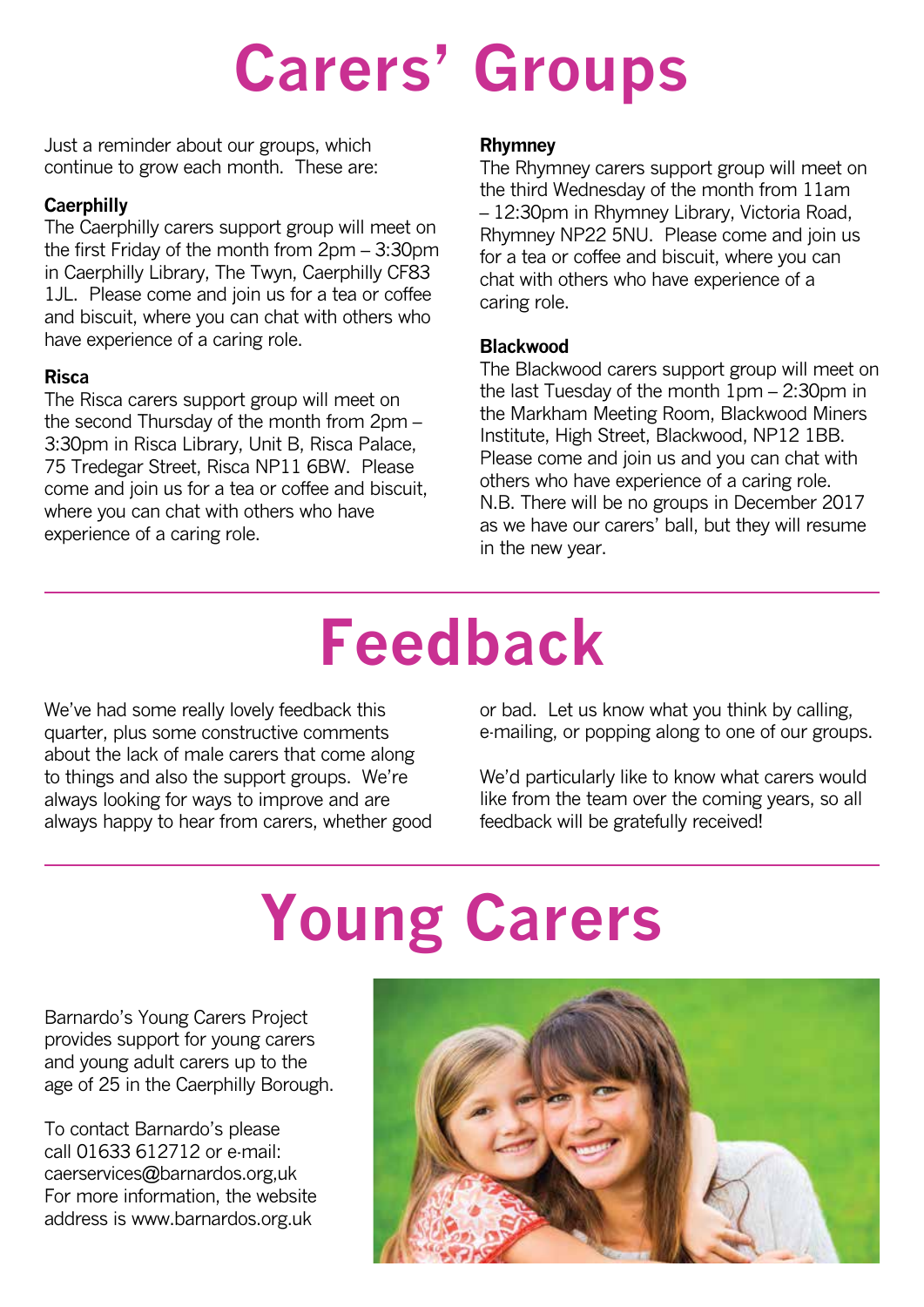## **Resources**

- Carer's emergency card please get in touch on carers@caerphilly.gov.uk or 07808 779367 if you would like one.
- Small grants scheme We currently have a small amount of money available to

## **Recipes**

### **Italian Rice with Chicken**

I love this recipe as it all gets made in one pot, so there's less washing up. It can also be adapted to be vegetarian (use any beans, but add them closer to the end, veggies, Quorn or other meat substitutes), gluten free by using gluten free pesto and stock or dairy free by using vegan pesto and dairy free stock.

### **Ingredients**

- 2 tbsp olive oil
- 2 skinless boneless chicken breast fillets or 4 boneless thighs, cut into strips
- 1 red onion, cut into 8 wedges
- 2 orange peppers, halved, deseeded and sliced thickly
- 1 garlic clove, crushed
- 100g long grain rice
- 400g can chopped tomatoes
- 300ml chicken or vegetable stock
- 4 tbsp ready-made pesto (You'll find longlife jars on the shelves with pasta sauces or more expensive fresh pots in the chiller cabinet)

#### **Method**

- 1. Heat oven to 200C/fan 180C/gas 6. Heat the oil in a large, shallow ovenproof pan, add the chicken and cook for 3-4 mins until golden all over. Remove from pan and set aside.
- 2. Add the onion and peppers, and cook for 3 mins or until lightly golden. Tip in the garlic and fry for a min. Stir in the rice, then the tomatoes, stock and reserved chicken. Turn up the heat and bring to the boil before transferring to the oven to cook, uncovered, for 20 mins. Season to taste and drizzle over the pesto before serving.

assist carers in their caring role. Carers can apply for money for various things, such as household equipment, driving lessons, short breaks and help with new skills. Please get in touch for an application form.



## **Key Lime Pie**

This is a great recipe for a family gathering or dinner party as it's quite simple but looks the part. Add in more or less lime juice and zest dependent on how tart you like your desserts!

### **Ingredients**

- 300g Hob Nobs, ginger biscuits or similar
- 150g butter, melted
- 1 x 397g tin condensed milk
- 3 medium egg yolks
- finely grated zest and juice of 4 limes
- 300ml double cream
- 1 tbsp icing sugar
- extra lime zest, to decorate

### **Method**

- 1. Heat the oven to 160C/fan 140C/gas 3. Whizz the biscuits to crumbs in a food processor (or put in a strong plastic bag and bash with a rolling pin). Mix with the melted butter and press into the base and up the sides of a 22cm loose-based tart tin. Bake in the oven for 10 minutes. Remove and cool.
- 2. Put the egg yolks in a large bowl and whisk for a minute with electric beaters. Add the condensed milk and whisk for 3 minutes then add the zest and juice and whisk again for 3 minutes. Pour the filling into the cooled base then put back in the oven for 15 minutes. Cool then chill for at least 3 hours or overnight if you like.
- 3. When you are ready to serve, carefully remove the pie from the tin and put on a serving plate. To decorate, softly whip together the cream and icing sugar. Dollop or pipe the cream onto the top of the pie and finish with extra lime zest.